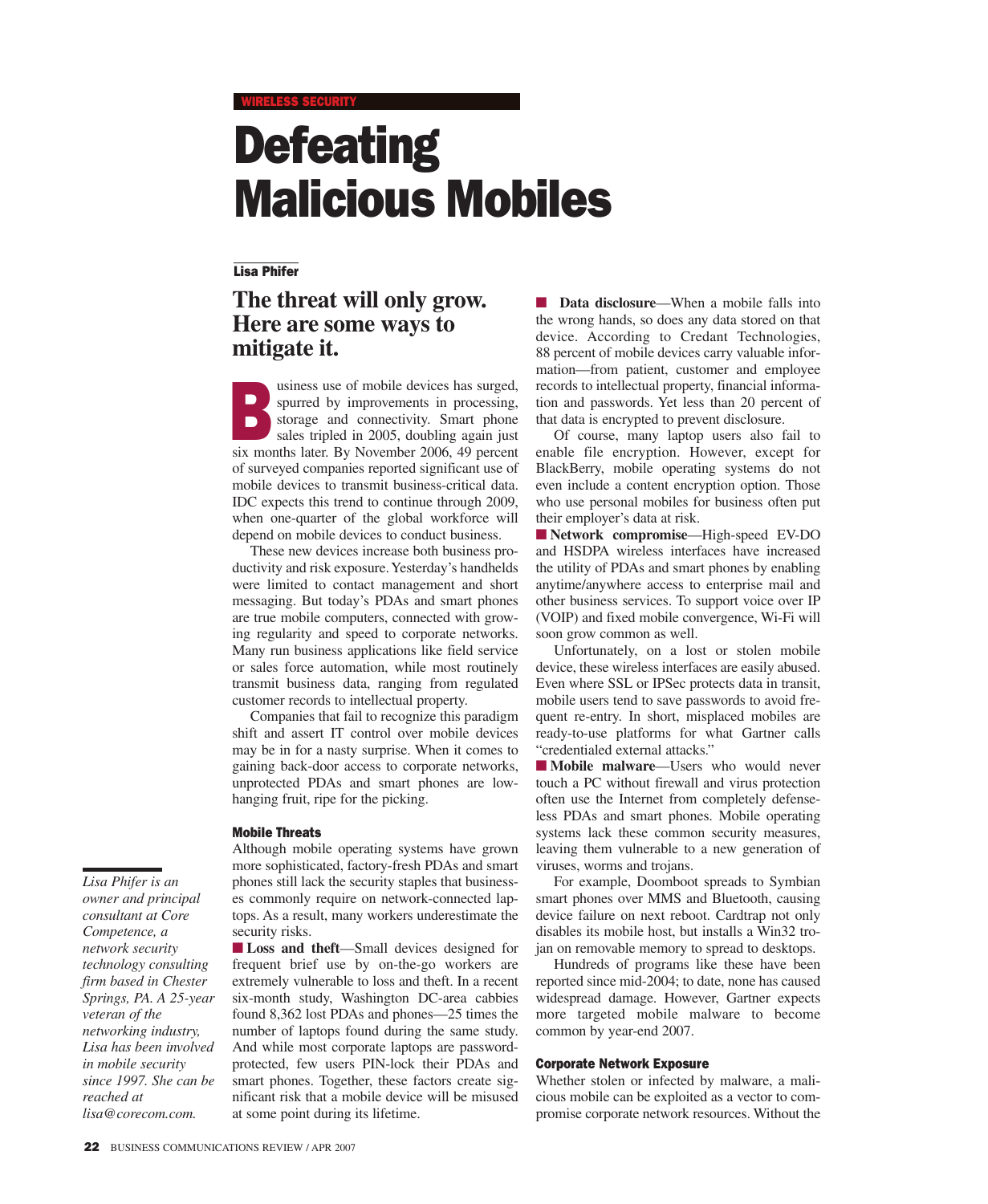

ability to monitor and secure these devices, companies are ill-prepared to assess their network's exposure, much less mitigate it.

PDAs and smart phones have been quietly creeping into corporate networks for years. Most have been purchased by individuals, without IT knowledge or official sanction. Smart phone retail sales are hot, and only within the past year have corporate PDA sales really grown. Thus, the average mobile device used for business is still employee-owned, unmanaged and largely unprotected against these mobile threats.

Many of these "bring your own" mobiles spend more time off-site than on; some may never enter company premises. But today's well-connected PDAs and smart phones are still capable of reaching business servers and networks from a distance, using an array of wireless technologies (Figure 1).

On the surface, these mobile connections resemble conventional laptop remote access. Indeed, it can be difficult to determine whether the client accessing an Exchange server or SharePoint portal is a laptop or a PDA. Given similar connectivity and applications, a compromised mobile exposes the corporate network to the very same threats as a compromised laptop. Such mobile devices merit the same degree of IT attention to assess and mitigate their vulnerabilities.

However, mobile device connections differ in several important ways.

■ Connections tend to be far more intermittent and difficult to predict. For example, a smart phone may move from WiFi at home to EV-DO on

the road to desktop cradle at the office in the space of one hour. That device's WiFi interface may rapidly alternate between internal and external access points throughout the business day.

■ Mobile connections are shorter but far more frequent. Instead of reading email for an hour, twice a day, mobile users tend to receive messages in near-real-time, wherever they have coverage. Login sequences that are considered brief on a laptop may take far too long on a mobile device.

■ Mobile transactions must continue in the face of limited network and processing resources. Housekeeping tasks performed in the background on a broadband-connected laptop could easily render a PDA unusable in a weak coverage area, preventing a mobile worker from doing his or her job.

These differences make it impractical to simply re-apply laptop remote access policies and measures to PDAs and smart phones. Even if you did have a complete inventory of mobile devices, and your corporate antivirus solution did run on all those devices, you would be challenged to provision, update and enforce its use.

### Managing Mobile Risk

Securing PDAs and smart phones will not be easy, and it will not be accomplished overnight. However, companies can take incremental steps to evaluate and reduce their mobile risk exposure: *Detection*—The first step is to find those "bring your own" mobile devices that touch your corporate network. Quantifying the number and type of mobile devices already accessing your network,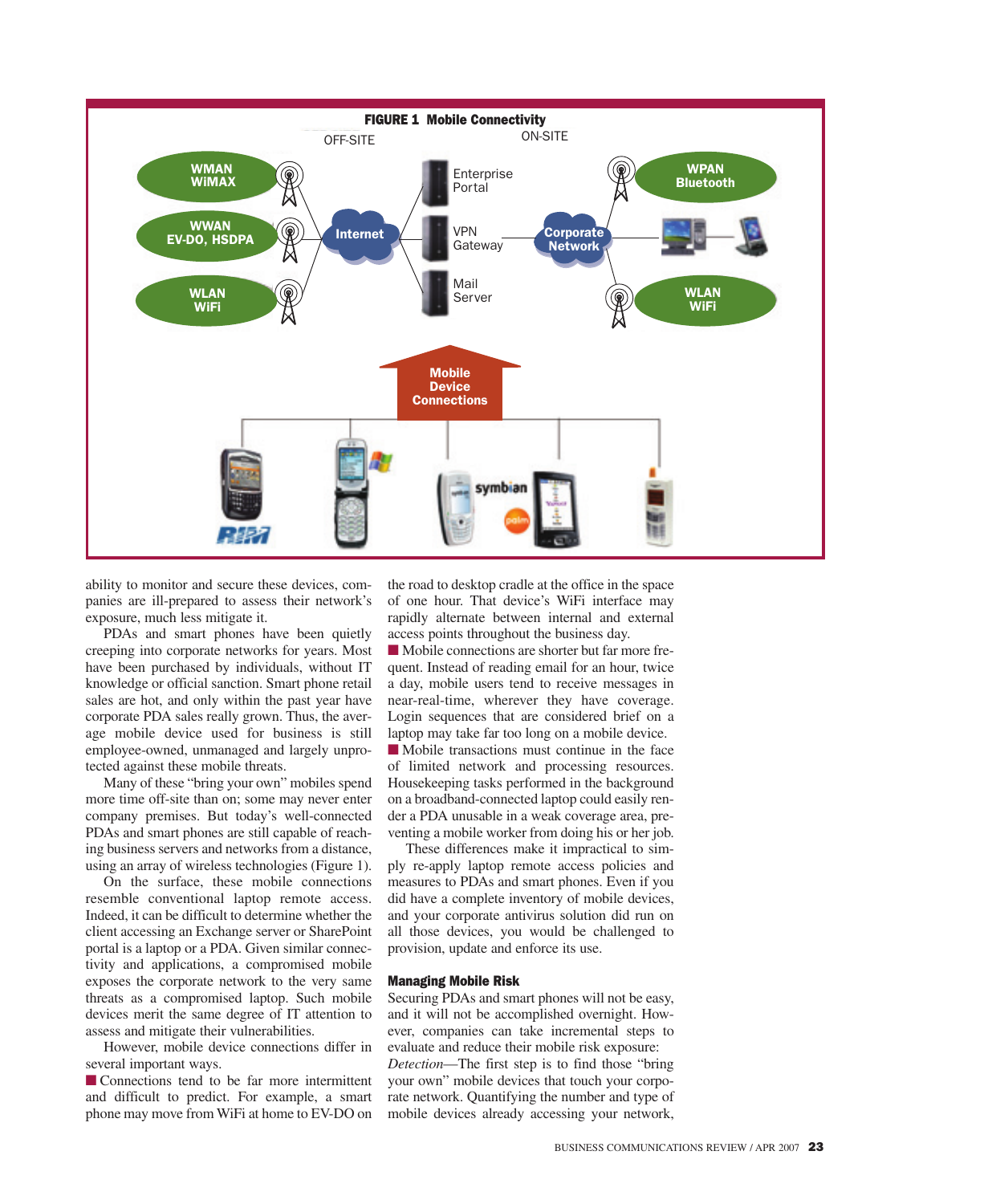Embedding mobile malware defenses "in the cloud" may be more scalable and effective

and the interfaces used to do so, can be enlightening. Not only does this provide the foundation for security policy development—it defines your risk exposure and establishes a business case for taking additional steps.

Start by turning the threat posed by mobile network access into a platform for mobile risk management. Identify every vector used to reach business systems, from laptops and desktops to application servers and network access points. Each access vector represents an opportunity to monitor connections and spot mobile usage.

Common mobile access vectors include enterprise mail servers (reached directly or through message forwarding to an external POP account), data synchronization services (conveyed by USB cable or Bluetooth/WiFi/3G over-the-air interfaces), business application portals (accessed via Web front ends or mobile communication application gateways), and wireless LAN access points.

Logging access is one thing; spotting and correlating mobile device usage is quite another. A single PDA may have several physical identifiers (WiFi MAC, GSM SIM, handset IMEI) and use numerous dynamic IP addresses. Over time, it may log into many accounts, applying different user identities and credentials. In some cases, the only way to actually spot an unknown mobile device is to examine client hardware and software identifiers (e.g., HTTP User-Agent, unusual MAC address prefixes).

Depending upon network size and topology, detecting and "fingerprinting" mobile devices may require automation. Start by leveraging the filtering and correlation capabilities of existing network/security systems, like Wireless Intrusion Prevention System (WIPS) rogue client alerts and Network Admission Control (NAC) unknown host results. If that proves insufficient, consider using a mobile security suite (e.g., TrustDigital, Credant, Bluefire) that detects unknown mobiles whenever they try to sync with a desktop or connect to a server. Such tools can be used to simply report on mobile activities, to actively block desktop/network access, or even to automate registration and provisioning (see "Enforcement" below).

*Mitigation*—Mobile device inventory is both an ongoing task and a means to an end, and that end is mobile threat mitigation, accomplished through risk assessment, policy definition and security implementation.

To assess risk, start by identifying threats and business impacts associated with each discovered device type, user type and access vector. Some threats are associated with specific mobile operating systems (e.g., Symbian trojans) but risk can be reduced by upgrades (e.g., Symbian 9) and best practices (e.g., Symbian-signed program verification). Other threats are inherent to all mobile devices (e.g., loss/theft) but risk depends upon who carries the device and how they use it for business. Categorize devices into workgroups and use cases to evaluate risk exposure, establish acceptable use policies and assess the usability consequences of any potential countermeasure.

Once security needs have been established, select appropriate countermeasures. For pragmatic reasons, you may limit the mobile OSs, versions and vectors you support. However, your overall approach must allow for extension—if one thing is certain, it is the continuing evolution of mobile devices and wireless networks. C-level executives are the first to buy new smart phones, but can be very hard to deny access to.

Countermeasures can be applied to the mobile device itself, the corporate network, or the connections between them.

■ Secure communication can be employed at several layers, including data link protection, network tunneling and secure application protocols. Take advantage of link security where available—for example, disable Bluetooth discovery and WiFi *ad hoc* mode to deter wireless-borne attacks. However, mobile devices that use multiple links really require a network-agnostic secure channel.

This means routing all traffic sent by a mobile device through server(s) at the corporate network edge. For example, all PDA messages might be directed through a BlackBerry Enterprise Server or a NetMotion Mobility Server, whether they originated inside or outside the network. When choosing a solution, consider mobile OSs and applications to be supported, administration costs and performance impacts. For example, conventional VPNs that require continuous connectivity and unlimited processor/battery do not fare well on mobile devices.

■ Add mobile defenses to your corporate infrastructure and bake them into all new mobile servers and applications. This is a logical extension of existing best practices, whereby intrusion prevention, antivirus, anti-spyware, anti-spam and content filtering are slowly being added to firewalls, mail servers, database servers and other systems. Centralizing these services can reduce TCO, stop malware from spreading, prevent sensitive data from leaving the network and reduce dependence on endpoint security.

To extend these practices to your mobile workforce, add mobile malware detection to platforms now used for network and server antivirus/antispyware scanning. Scan email message content at the server, tracking data copied onto mobile devices and blocking sensitive values that would pose unacceptable risk. Filter spam to eliminate phishing messages before they can be pushed to mobile devices. Measures like these can reduce both risk exposure and the workload imposed on individual mobile devices.

■ Outfit all mobile devices used for business with a minimum required set of countermeasures, specifically designed to fit mobile user needs and mobile device capabilities. For example, mandate strong access controls to deter misuse of